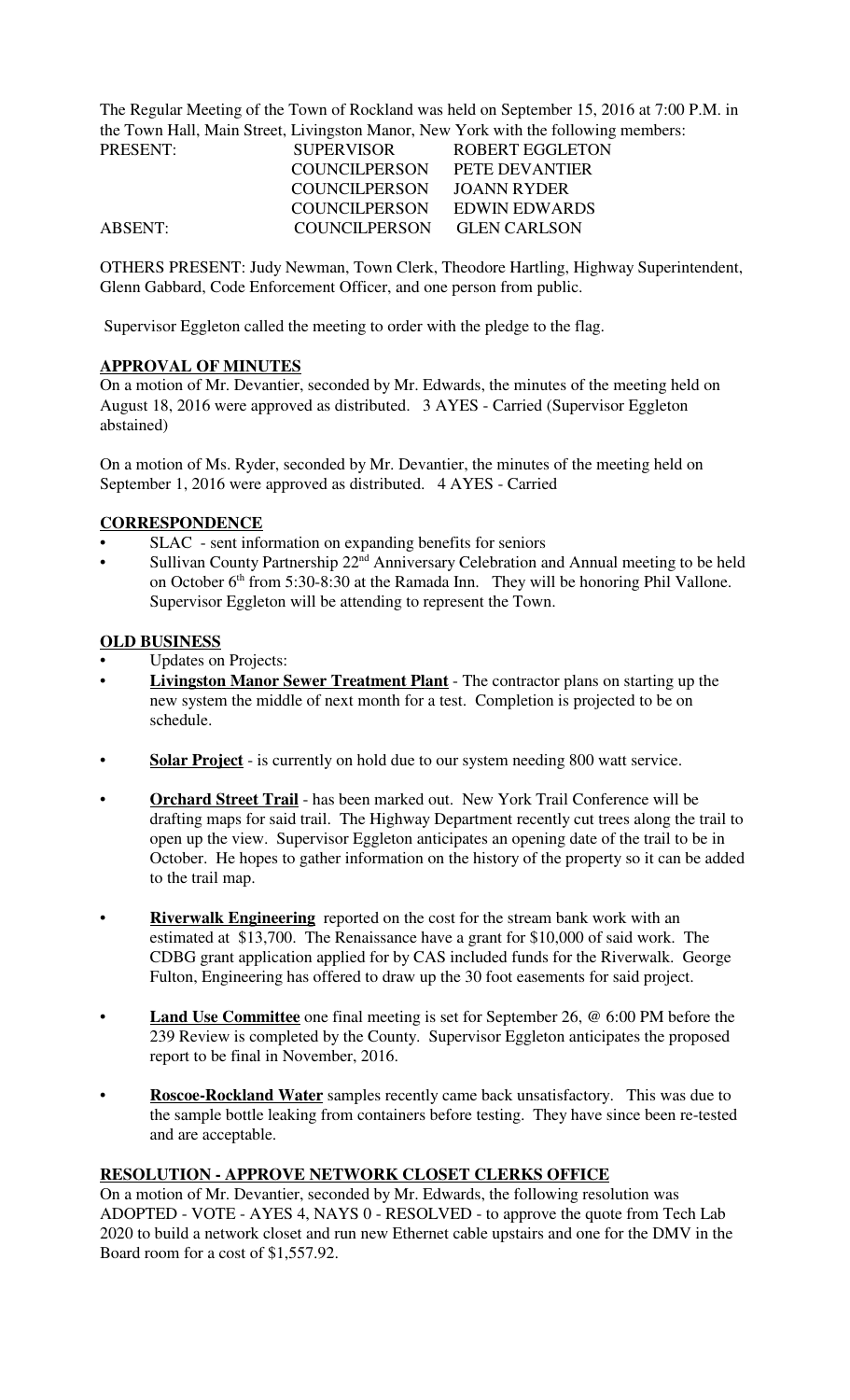## *REGULAR MEETING, TOWN OF ROCKLAND, SEPTEMBER 15, 2016*

At a regular meeting of the Town Board of the Town of Rockland, Sullivan County, New York, held at the Town Hall, 95 Main Street, Livingston Manor, New York, in said Town, on the 15<sup>th</sup> day of September, 2016 at 7:00 p.m. prevailing time.

The meeting was called to order by Supervisor Eggleton and upon roll being called, the following were:

PRESENT: Supervisor Eggleton Councilperson Devantier Councilperson Ryder Councilperson Edwards

ABSENT: Councilperson Carlson

The following resolution was introduced by Councilperson Devantier, who moved its adoption, and seconded by Councilperson Edwards, to wit:

**BE IT RESOLVED**, that introductory Local Law No. 3 of the Year 2016 entitled "A local law to override for fiscal year 2017 the tax levy limit established by General Municipal Law Section 3-c" is hereby introduced before the Town Board of the Town of Rockland, Sullivan County, State of New York; and

**BE IT FURTHER RESOLVED,** that copies of the aforesaid local law be laid upon the desk of each member of the Town Board; and

**BE IT FURTHER RESOLVED, that the Town Board hold a public hearing on said** local law at the Town Hall, 95 Main Street, Livingston Manor, New York, at 7:05 p.m., prevailing time, on October 6, 2016; and

**BE IT FURTHER RESOLVED,** that the Town Board hereby determines the said local law to be a Type II action pursuant to the regulations promulgated under the State Environmental Quality Review Act for which no environmental review is required; and

**BE IT FURTHER RESOLVED, that the Town Clerk publish or cause to be published a** public notice in the Sullivan County Democrat, of said public hearing at least five (5) days prior thereto.

The question of the adoption of the foregoing resolution was duly put to a vote on roll call, resulting as follows:

| Supervisor Robert Eggleton                  | voting | <b>AYE</b>    |
|---------------------------------------------|--------|---------------|
| Councilperson Glen Carlson                  | voting | <b>ABSENT</b> |
| Councilperson Edwin Edwards                 | voting | AYE           |
| Councilperson Peter DeVantier               | voting | <b>AYE</b>    |
| Councilperson Joann Ryder                   | voting | <b>AYE</b>    |
| $T = 1$ , $1$ , $1$ , $1$ , $1$ , $1$ , $1$ |        |               |

The resolution was thereupon declared duly adopted.

#### **DEPARTMENT HEADS**

**Highway -** Ted Hartling, Superintendent reported on speed limit signs that he replaced on Hunter Lake Road after he received a call from Assemblywoman Aileen Gunther.

**Code Enforcement Officer -** Glenn Gabbard gave the Board an update on Hemlock Ridge Apartment reconstruction. All buildings are anticipated to be completed by April or May 2017. The final submission of plans were received from the Antrim Lodge, Roscoe.

Glenn received several quotes for boarding up 16 Meadow Street. The lowest bid was from Mike Decker Construction for \$375. There were no objections from the Board to proceed with accepting the bid from Mike Decker.

The parcel known as 523 Old 17, Livingston Manor has a dilapidated garage on it. Glenn has had dialogue with Ken Klein, Town Attorney on the proper procedure to proceed with having this building taken down.